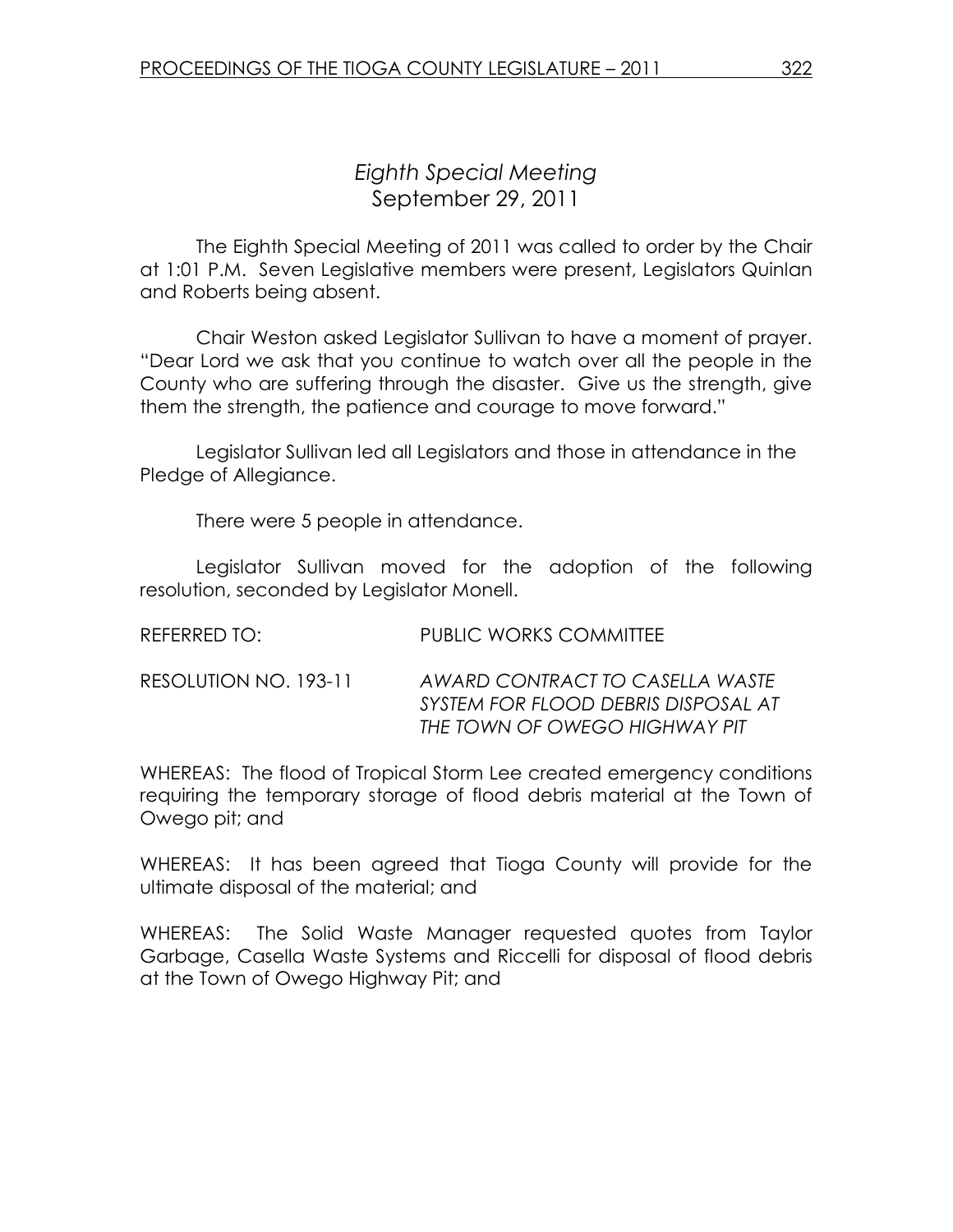WHEREAS: The quotes were as follows:

Taylor Garbage, Owego, NY: No Quote Casella Waste Systems, Newfield, NY: \$62.50 per ton Ricelli, Syracuse, NY: \$71.00 per ton

therefore be it

RESOLVED: That the Tioga County Legislature award the contract for the disposal of flood debris to Casella Waste Systems, Newfield, NY in the amount of \$62.50 per ton to be effective September 29, 2011 and all work is to be completed by November 10, 2011.

ROLL CALL VOTE Yes – Legislators Sullivan, Hollenbeck, Huttleston, McEwen, Monell, Weston, and Sauerbrey.

No –None.

Absent – Legislators Quinlan and Roberts.

RESOLUTION ADOPTED.

 Legislator Sullivan moved for the adoption of the following resolution, seconded by Legislator McEwen.

REFERRED TO: PUBLIC WORKS RESOLUTION NO. -11 AUTHORIZE EMERGENCY

 EXPENDITURES OF UP TO \$500,000 TO CONSTRUCT NEW BUILDING AT 17 PARKER LANE

WHEREAS: Due to the flooding event that took place on September 7, 2011 structural damage occurred to the building at 17 Parker Lane, which housed the Tioga County Records Management Office; and

WHEREAS: The Tioga County Real Property Office that was housed in the Tioga County Clerk's Office was severely flooded; and

WHEREAS: An Emergency building need has been created in order to house County Records and Offices displaced by the flood; therefore be it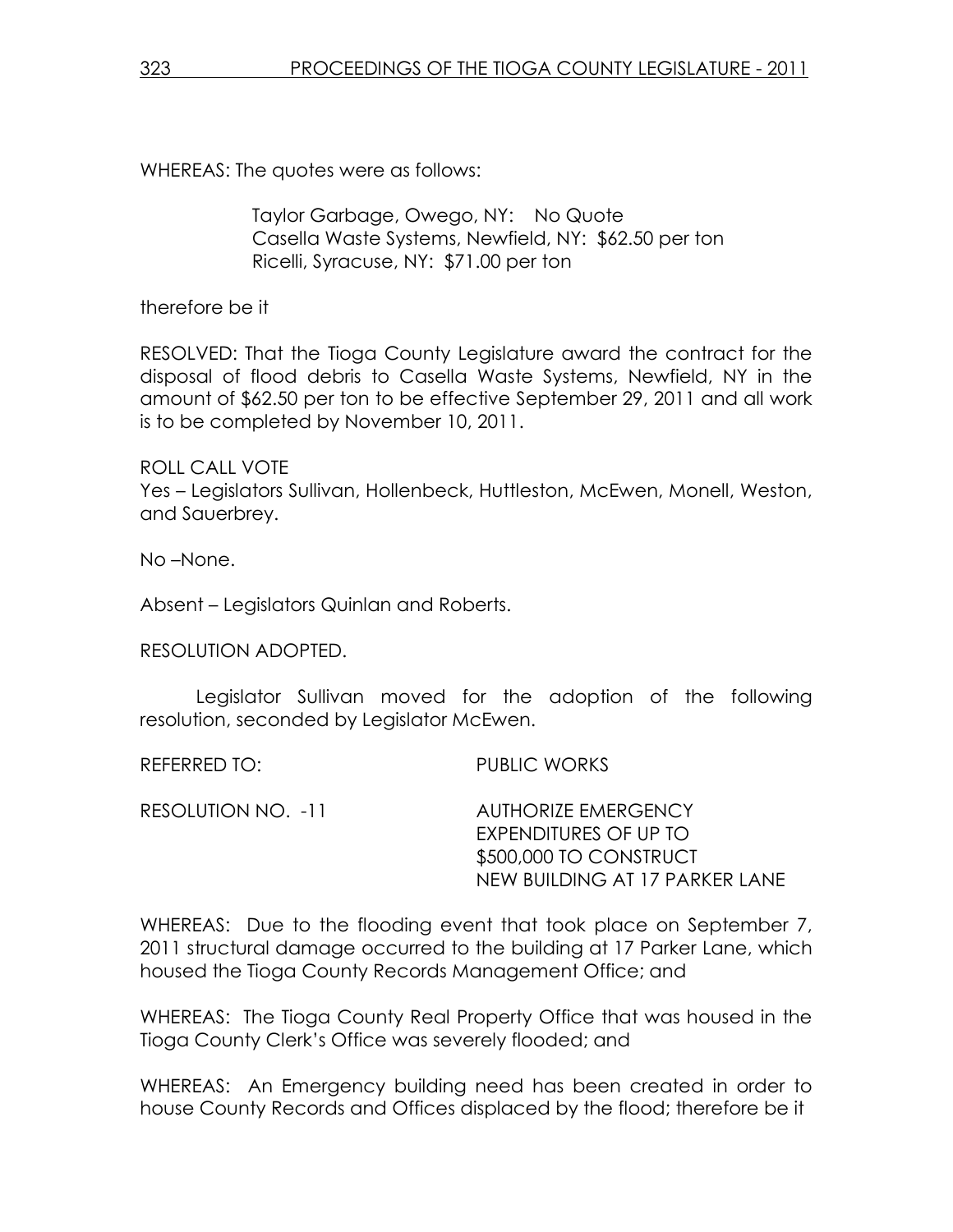RESOLVED: That pursuant to NYS General Municipal Law 103(4), the Tioga County Legislature finds that an emergency exists arising out of unforeseen circumstances affecting a public building requiring immediate action which cannot await competitive bidding; and be it further

RESOLVED: That the Tioga County Legislature authorizes emergency funding to construct a new building at 17 Parker Lane at an amount not to exceed \$500,000 to be paid out of the Tropical Storm Lee account H1621.40.

 Legislator Sullivan made a motion to withdraw the above resolution, seconded by Legislator Hollenbeck.

ROLL CALL VOTE TO WITHDRAW THE RESOLUTION Yes – Legislators Sullivan, Hollenbeck, Huttleston, McEwen, Monell, Weston, and Sauerbrey.

No –None.

Absent – Legislators Quinlan and Roberts.

RESOLUTION WITHDRAWN

 Legislator Sullivan moved for the adoption of the following resolution, seconded by Legislator Hollenbeck.

REFERRED TO: PUBLIC WORKS

| RESOLUTION NO. 194-11 | <b>AUTHORIZE EMERGENCY CONTRACT</b> |
|-----------------------|-------------------------------------|
|                       | WITH LABELLA ASSOCIATES NOT TO      |
|                       | EXCEED \$42,000 FOR THE DESIGN OF   |
|                       | THE TIOGA COUNTY COURT HOUSE        |
|                       | <b>FLOOD DAMAGE REPAIR</b>          |

WHEREAS: Due to the flooding event that took place on September 7, 2011 severe damage occurred to the Tioga County Court House Basement; therefore be it

RESOLVED: That the Tioga County Legislature authorizes an emergency contract to be awarded to Labella Associates, Rochester, NY for the design of the Tioga County Court House Flood Damage Repair not to exceed \$42,000, to be paid out of Tropical Storm Lee Account H1621.40.